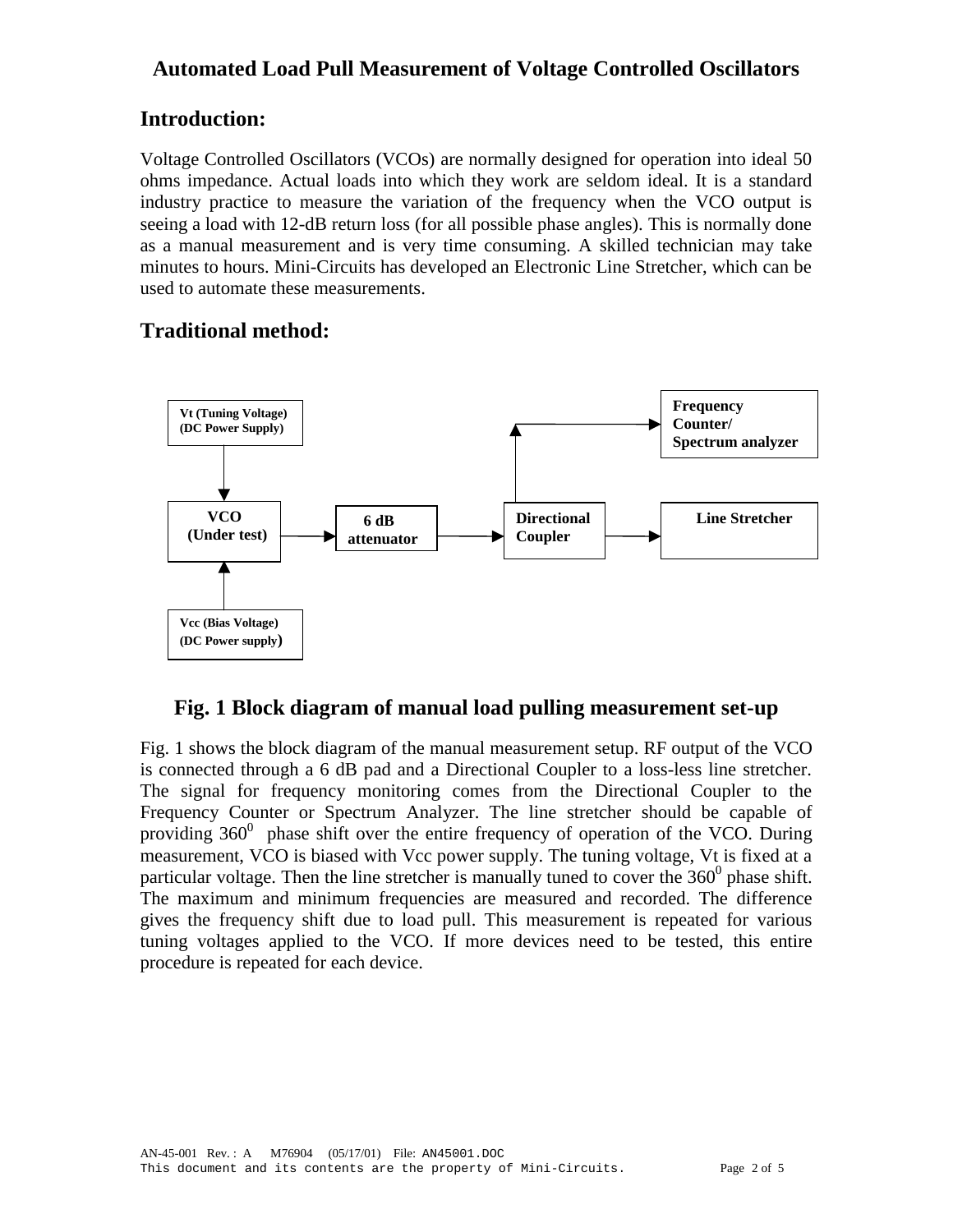### **Drawbacks of traditional method:**

It is feasible to get a mechanical line stretcher, which can provide  $360^0$  phase shift, at frequencies above 1000 MHz. At low frequencies, it is very difficult to get a continuously variable mechanical line stretcher. In order to overcome this, "short" or "open" technique and fixed lengths of transmission lines are added to a high frequency line stretcher. For example, let the mechanical line stretcher cover a  $360^{\circ}$  phase shift at 1000 MHz. If the oscillator carrier frequency is 500 MHz, the same line stretcher covers only  $180^0$ . To do the load pull measurement, first the frequency extreme search is done for  $180^{\circ}$  continuous phase shift range when the line stretcher has an "open" on its end. Then, the "open" is replaced with a "short", which provides extra  $180^{\circ}$  phase jump, and the other frequency extreme search is repeated. The minimum and maximum oscillator frequencies obtained from both the measurements is noted and used to compute the load pull.

At 250 MHz, the measurements need to be done in four steps. At each step, an "openshort" technique and additional quarter wavelength line, which provide extra  $90^{\circ}$  phase jump, have to be applied. In addition the test engineer needs to consider the added insertion loss of the line stretcher itself, actual losses of directional coupler and additional transmission line losses and reduce the fixed attenuator value. As is evident from this example, the procedure is very cumbersome.

Conventional electronic phase shifters can be used, but are generally narrow band and their insertion loss varies with phase shift. One needs to be careful about saturation effects in the phase shifter, and operate much below saturation. In order to improve this situation, Mini-Circuits has introduced wideband, full phase range Electronic Line Stretches to greatly improve upon the electronic method.

## **Electronic Line Stretcher:**

Mini-Circuits has introduced a series of Electronic Line Stretchers to cover the frequency range of 110 to 1300 MHz. These Electronic Line Stretchers are three-port devices. They provide a nominal return loss of 10 to 12 dBr. The phase variation exceeds  $360^{\circ}$  within specified operating frequency range and can be electronically controlled. A sample of the oscillator RF signal, used for frequency measurements, is available at the Monitor Port.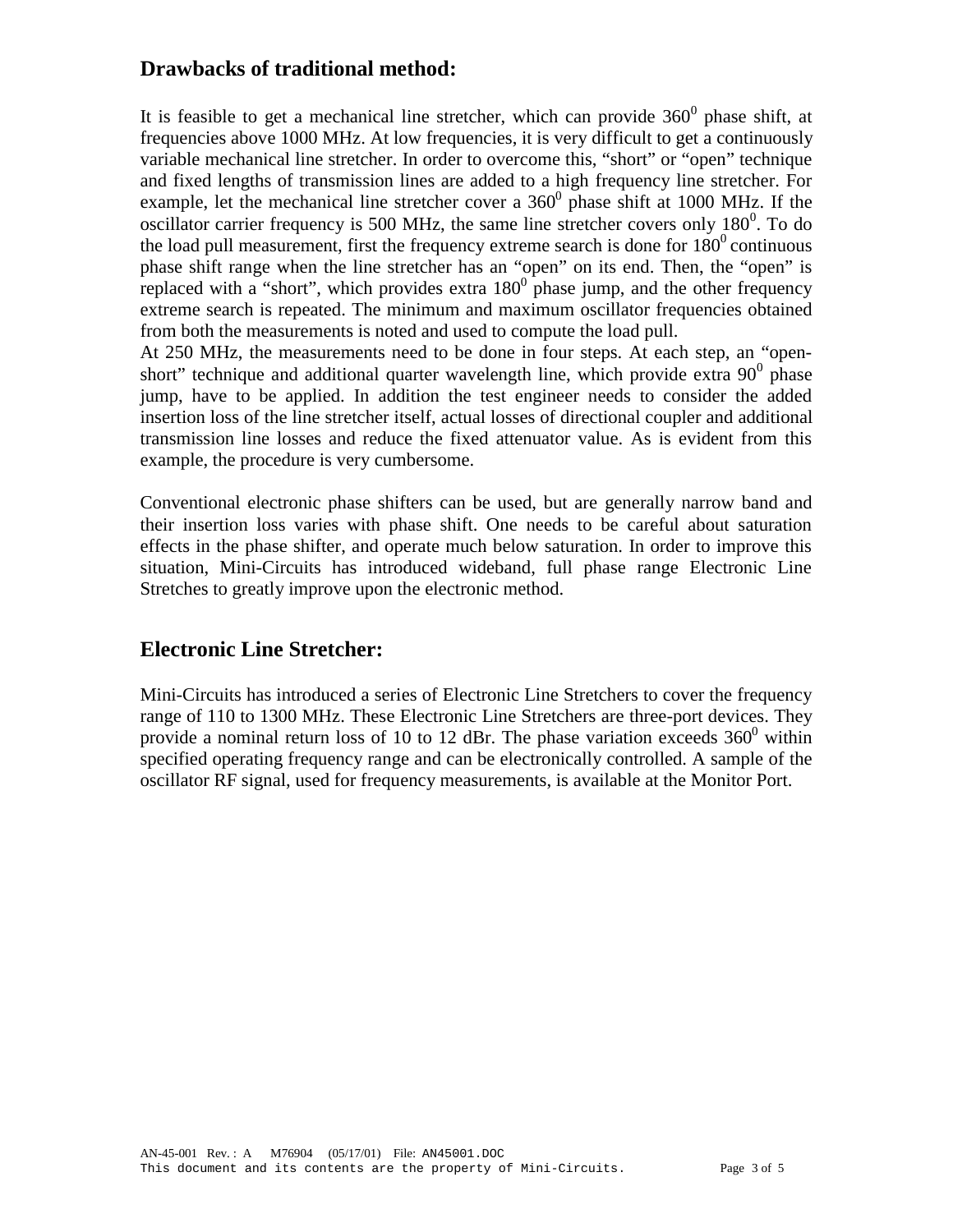

#### **Fig. 2 Block diagram of Automated load pull measurement set-up.**

These Electronic Line Stretchers are used in automated setups as shown in Fig. 2. The output of the VCO is connected to the "RF IN" port of the Electronic Line Stretcher. The RF signal from the Monitor Port of the Electronic Line Stretcher is connected to the RF input of the Agilent<sup>TM</sup> VCO/PLL analyzer. DC control voltage from the VCO/PLL analyzer is connected to the Control Port of the Electronic Line Stretcher. As the DC control voltage is swept from 0.5 to 25V, the phase angle of the load presented to the VCO is changing by more than  $360^{\circ}$ . The VCO/PLL analyzer is set to display frequency vs. DC control voltage (which represents a phase variation of the load). The peak to peak difference in the displayed frequency gives the load pull. Fig. 3 shows an example. The x-axis is Electronic Phase Shift, which is a function of sweep voltage applied to the Electronic Line Stretcher.